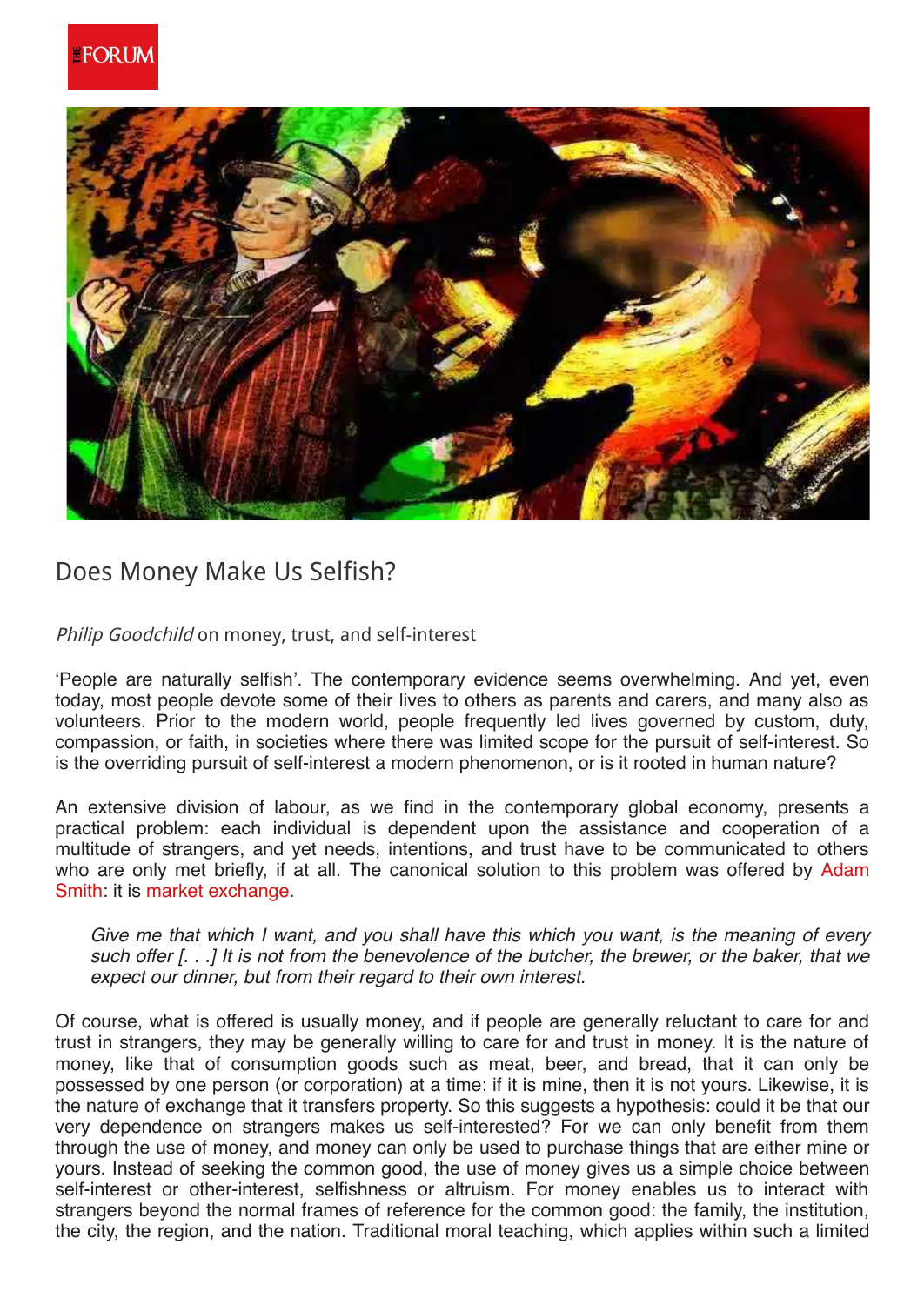frame of reference, is difficult to apply in our frequent interactions with complete strangers. Instead of trusting strangers on the basis of shared participation in a group or a belief, we simply have to trust that they also trust in money.

This modern situation is thrown into relief by a contrasting one. In England in the seventeenth century, trade was generally booming, and yet there was an acute shortage of money. People required coins to pay debts, rents, tithes, and taxes, and merchants required money for important transactions. As a result, people tended to save or hoard up the coins they received to fulfil their most vital obligations, and so there were less coins available for daily transactions. Many daily transactions took place on credit with an agreement for deferred payment. Eventually, multiple debts could be 'reckoned' or cancelled out, allowing some exchanges to take place without the use of money at all, and others with just sufficient coins to settle the remaining balances. Most merchants operated with a large number of credits and debts, sums owing and sums owed. Daniel Defoe, in The Complete Tradesman of 1720, imagined that it was simply impossible to carry on any trade without giving or receiving credit, by keeping one's 'whole estate in one's shop'. Instead, wealth was kept with others in the form of their debts and obligations. Credit was essentially a matter of a reputation for punctual payment, hard work, and honest dealing, for one did not purchase with money but with the promise of money. Wealth was not a private possession, but what people thought of you. Credit was

[...] the choicest ware [a tradesman] deals in, and he cannot be too chary of it when he has it, or buy it too dear when he wants it; 'tis a stock to his warehouse, 'tis current money in his cash-chest, it Accepts all his bills; for 'tis on the fund of his credit that he has any bills to accept [...] in a word 'tis the life and soul of his trade, and it requires his utmost vigilance to preserve it.

In such an economy, the primary aim was not to acquire money or possessions, but to acquire a reputation. Piety, diligence, and thrift were the highest values, since they implied the capacity to pay debts.

Such a situation was rather fragile, for a rumour or false accusation could easily affect one's credit. Moreover, a profligate relative or a misfortune occurring to a debtor could easily compromise the position of the most honest tradesman, and debt defaults would spread by contagion. In this respect, the financial probity of each individual was a direct concern of all, since all could be affected by the contagion of debt default. The individual virtues were the condition for the common good. The rate of litigation was high, affecting nearly every household in the country, even though few of these cases proceeded as far as trial. Yet at the end of the seventeenth century, two events occurred that had a remarkable effect. Since the coinage was so old, worn, clipped, and debased, it was agreed in 1695 that it should be recalled for a complete reminting—but it was in such a parlous state that although around £6 million was called in, only £4 million standard silver coins could be minted. The shortage became acute. As a crisis response, in 1697 the newly formed Bank of England was permitted to print a note issue for its depositors, even though those deposits had already been lent to the King for the war in Ireland—it was as though the value of the same deposit was in two places at once. Bank notes circulated in place of coins, and with further note issues, achieved by merchants borrowing notes instead of coins, the shortage of cash could be overcome. As a result, the most pious, diligent, and thrifty individuals were able to pay on time in cash, acquiring credit and reputation by their acts of payment. The best way to serve the common good, averting any dangers of debt contagion, was to acquire cash and pay in cash, acting as if one was a self-interested individual. The financial revolution in England changed the meaning of wealth from reputation, which is a common good, to possession, which is an individual good. Instead of the butcher, brewer, and baker offering goods on credit for the sake of their reputation as a socially conscious individuals, they had to be persuaded by money.

Of course, such a fundamental social transformation simply displaces trust from the character of individuals known personally or by reputation to money. In today's economy, there is no base of valuable metal that supports the value of money. Instead, its stability is managed by central banks who create reserves by means of complex exchanges of government debts with commercial